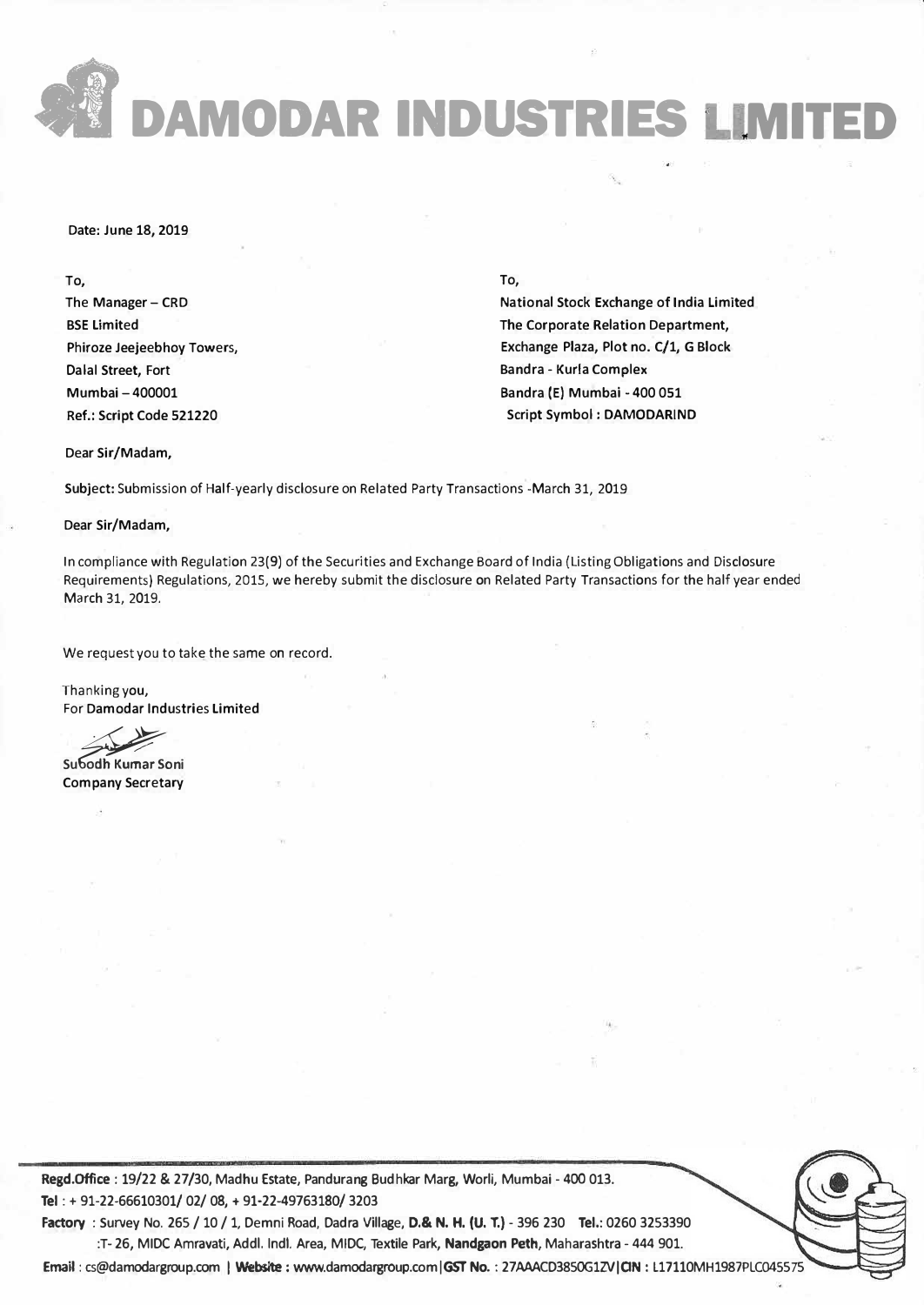## DISCLOSURE OF RELATED PARTY TRANSACTIONS- ON STANDALONE BASIS In pursuance with Regulation 23{9} of SEBI (Listing Obligations and Disclosure Requirements} (Amendments) Regulations, 2018

The Company has transactions with its related parties comprising of Key Management Personnel and the relative of Key Management Personnel and other Related Parties.

Related Parties disclosure as per Ind AS-24 Related Party Disclosures (specified under section 133 of the Companies Act 2013, read with Rule 7 of Companies (Accounts) Rules, 2015.):

1. Name of the related parties and description of relationship:

- a) Key Management Personnel (KMP)/Director
	- Shri Arunkumar Biyani Chairman
	- Shri Ajay D. Biyani Managing Director
	- Shri Anil D. Biyani **Whole Time Director**
- b) Relatives of Key Management Personnel

Mrs. Kanta Biyani, Mr. Aman Biyani, Mr. Akshay Biyani, Mrs. Manju Biyani, Mrs. sanju Biyani, Ms. Risha Biyani, Mrs. PayalBiyani, Mrs. Bhawna Biyani, Mrs. SavitrideviD Biyani, Mr. Aditya Eiyani, Ms. Reiya Biyani, Ms.lia Biyani, Ms. Kiara Biyani, Mrs. Radhika Biyani & Mr. Abhishek Biyani

c) Other Related Parties (Enterprises - KMP having significant influence / Owned by Major Shareholders) M/s. Shri Damodar Yarn Manufacturing Pvt. Ltd., M/s. Suam Overseas Pvt. Ltd., M/s. Damosuam carriers Pvt. Ltd., Ajay Biyani HUF, Arun Kumar Biayni HUF & Shri Damodar Foundation.

| (Amt. in Rs.)                            |                               |                                                                                    |
|------------------------------------------|-------------------------------|------------------------------------------------------------------------------------|
| Name of Related Party                    | <b>Nature of Transactions</b> | For the half year Relationship<br>ended March 31,2019<br>(01/10/2018 to 31/03/2019 |
| Mr. Arunkumar Biyani                     | Interest on Unsecured Loan    | 3,713,585                                                                          |
|                                          | Directors Remuneration        | 3,120,000                                                                          |
| Mr. Ajay Biyani                          | Interest on Unsecured Loan    | 2,461,346                                                                          |
|                                          | Directors Remuneration        | 3,120,000                                                                          |
| Anil D. Biyani                           | Interest on Unsecured Loan    | 3,378,277                                                                          |
|                                          | Directors Remuneration        | 3,120,000                                                                          |
| M/s. Shri Damodar Yarn Mfg.<br>Pvt. Ltd. | Sales of Goods/materials      | 11,101,738                                                                         |
|                                          | Job Work Charges              | 137,220                                                                            |
|                                          | Purchases Goods/materials     | 226,584                                                                            |
| M/s. Suam Overseas Pvt. Ltd.             | Sales of Goods/materials      | 67,297,128<br>$\mathcal{F}_{\mathcal{X},\mathcal{Y}}$                              |
|                                          | Purchases Goods/materials     | 57,075,951                                                                         |
|                                          | Job Work Sales                | 4,726,613                                                                          |
|                                          | Purchases Plant and Machinery | 200,000                                                                            |
| Shri Damodar Foundation                  | Rent                          | 560,000                                                                            |